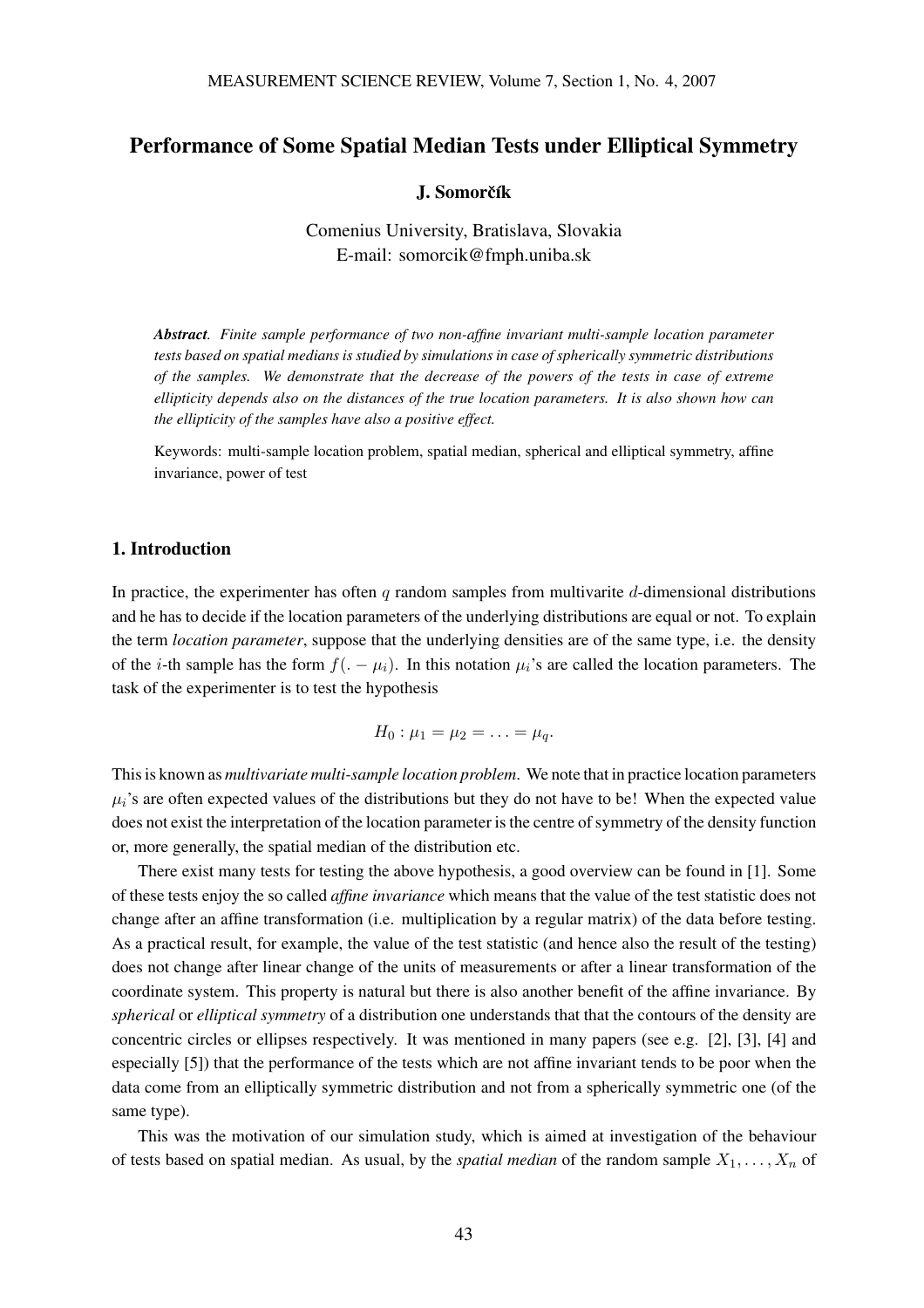d-dimensional data we understand the vector  $\hat{\mu} \in \mathbf{R}^d$  such that

$$
\sum_{i=1}^{n} \|X_i - \hat{\mu}\| = \min_{M \in \mathbf{R}^d} \sum_{i=1}^{n} \|X_i - M\|,
$$

where  $\|.\|$  denotes the usual Euclidean norm in  $\mathbb{R}^d$ . Details about spatial median can be found in [6]. In [7] we have introduced two test statistics based on spatial median:

$$
M_1 := \sum_{a=1}^q n_a (\hat{\mu}_a - \bar{\mu})^T \hat{V}^{-1} (\hat{\mu}_a - \bar{\mu})
$$

and

$$
M_2 := \sum_{a=1}^q n_a (\hat{\mu}_a - \hat{\mu})^T \hat{V}^{-1} (\hat{\mu}_a - \hat{\mu}),
$$

where  $n_a$  is the size of the sample from the a-th population,  $\hat{\mu}_a$  is the spatial median of the a-th sample,  $\bar{\mu} := \frac{1}{n}$  $\sum_{a=1}^{q} n_a \hat{\mu}_a$ , is the weighted mean of the sample spatial medians and  $\hat{\mu}$  is the spatial median of  $\sum_{a=1}^{q} n_a \hat{\mu}_a$ , is the weighted mean of the sample spatial medians and  $\hat{\mu}$  is the spatial median of the joint sample.  $\hat{V}$  is a consistent estimate of the asymptotic covariance matrix of the sample spatial median under  $H_0$  (see [8] for details).

The asymptotic distribution under  $H_0$  of both test statistics is  $\chi^2_{(q-1)d}$  (which occurs very frequently in multi-sample situations, see e.g. [9]). Therefore for  $i = 1, 2$  the test based on the statistic  $M_i$  is carried out in such a way that  $H_0$  is rejected if  $M_i$  is greater than the  $\alpha\%$  critical value of the chi-square distribution with  $(q - 1)d$  degrees of freedom. This rule is a test having asymptotic significance level  $\alpha\%$ .

We presented some other properties of these test statistics and their relations to other well-known tests in [7]. There we also studied by simulations their finite sample performance in case of spherically symmetric distributions. It turned out that tests based on  $M_1$  and  $M_2$  are preferable especially in case of heavy-tailed distributions and they seem to be robust against outliers. However,  $M_1$  and  $M_2$  are not affine invariant so an affine transformation of the data could affect their performance. Hence the aim of our simulation study will be to investigate their finite sample performance in case of elliptically symmetric sample distributions.

## 2. Method

We have performed computer simulations to compare the performance of the proposed spatial median test statistics  $M_1$  and  $M_2$  with the performance of the well-known affine invariant Lawley-Hotelling  $T^2$ (see e.g. [1] for definition). We compared  $q = 3$  samples of  $n_1 = n_2 = n_3 = 30$  data points from  $\mathbb{R}^3$ (i.e. the dimension is  $d = 3$ ). In two cases we also compared unbalanced samples of  $n_1 = 20$ ,  $n_2 = 30$ and  $n_3 = 40$  data points but we obtained virtually the same behaviour as in the balanced case. Hence the rest was performed with  $n_1 = n_2 = n_3 = 30$ . In each of the 5000 simulation all the data points were generated from spherically symmetric multivariate distributions of the same type centered around the location parameters  $\mu_1$ ,  $\mu_2$ ,  $\mu_3$ , i.e the underlying densities had the form  $g((x - \mu_i)^T(x - \mu_i));$  $i = 1, 2, 3$ . We sampled only from a heavy-tailed multivariate Cauchy distribution since it was shown in [7] that in case of light-tailed distributions  $M_1$  and  $M_2$  are outperformed by  $T^2$  already in spherical situations.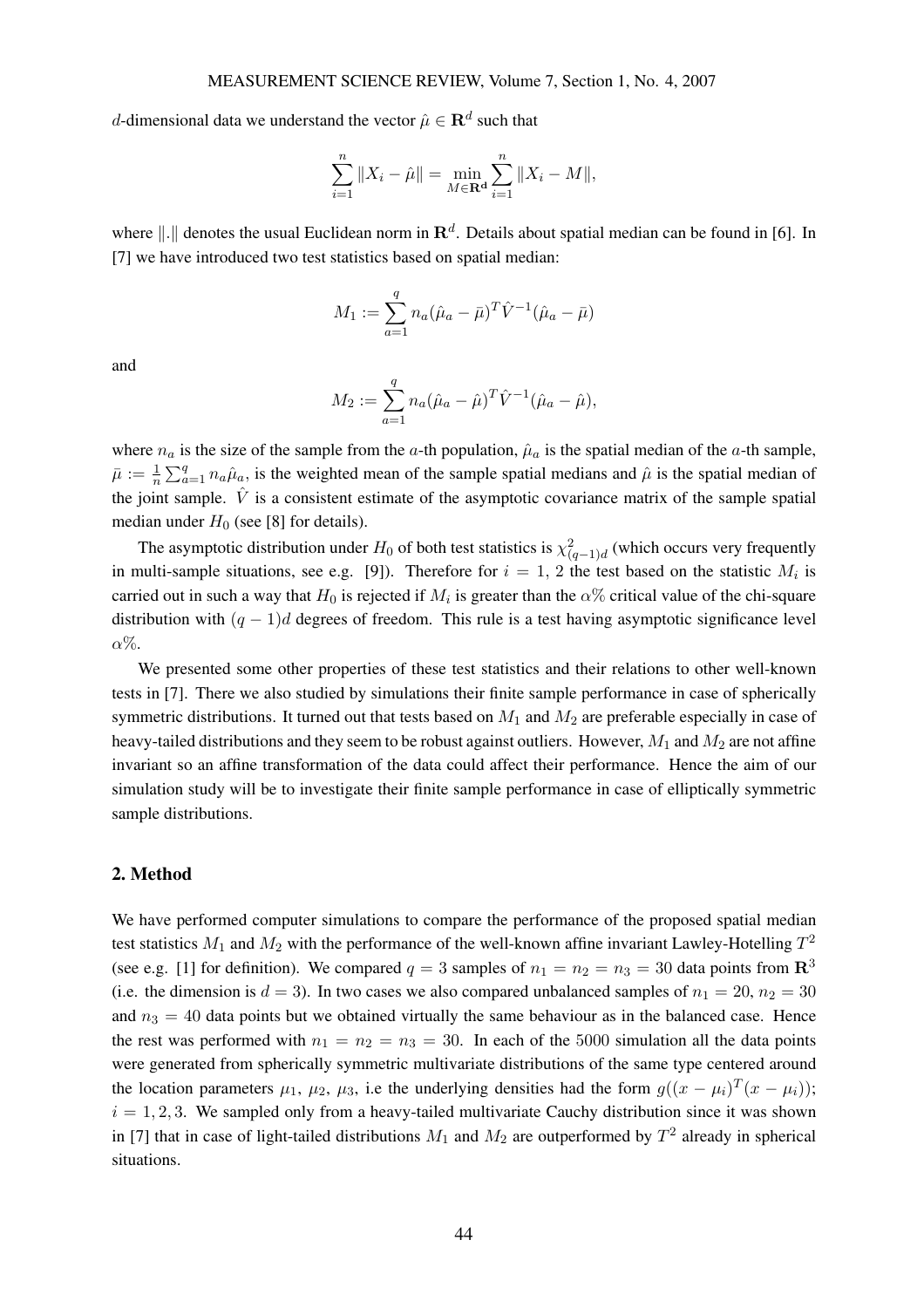Then the three data clouds were elliptically "deformed" by multiplying with the square root of the positive-definite matrix  $\overline{\phantom{a}}$  $\mathbf{r}$ 

$$
\Sigma := \left( \begin{array}{ccc} 1 & \rho & \rho \\ \rho & 1 & \rho \\ \rho & \rho & 1 \end{array} \right) ; \rho \in (-1, 1).
$$

It is equivalent to sampling from the distributions given by the densities  $|\det(\Sigma)|^{-\frac{1}{2}}g((x-\Sigma^{\frac{1}{2}}\mu_i)^T\Sigma^{-1}(x-\Sigma^{\frac{1}{2}}\mu_i)^T\Sigma^{-1}(x-\Sigma^{\frac{1}{2}}\mu_i)^T\Sigma^{-1}(x-\Sigma^{\frac{1}{2}}\mu_i)^T\Sigma^{-1}(x-\Sigma^{\frac{1}{2}}\mu_i)^T\Sigma^{-1}(x-\Sigma^{\frac{1}{2}}\mu_i)^T\Sigma^{-1}(x-\Sigma^$  $(\Sigma^{\frac{1}{2}}\mu_1)$ );  $i=1,2,3$ . Contours of these densities are ellipsoids (around the location parameters  $\Sigma^{\frac{1}{2}}\mu_1$ ,  $\Sigma^{\frac{1}{2}}\mu_2$ ,  $\Sigma^{\frac{1}{2}}\mu_3$ ) given by the equations

$$
(x - \Sigma^{\frac{1}{2}}\mu_i)^T \Sigma^{-1} (x - \Sigma^{\frac{1}{2}}\mu_i) = const; \quad i = 1, 2, 3.
$$

As we can see, the matrix  $\Sigma$  is the matrix of the symmetry of the ellipsoidal contours. The values of  $\rho$  we used were 0 (=no deformation; spherical symmetry), 0.5, 0.6, 0.7, 0.8, 0.9, 0.95 (=extreme deformation; eccenric elliptical contours) because we wanted to focus on stronger deformations rather than on the "nearly spherical" cases ( $\rho$  close to zero).

For affine invariant tests (e.g. the Lawley-Hotelling test) the "deformed" situation is the same as spherical symmetry around the location parameters  $\mu_1$ ,  $\mu_2$ ,  $\mu_3$ . But for our median-based test statistics  $M_1$ ,  $M_2$  it is not the case, the performance of the tests could depend on the choice of the matrix  $\Sigma$ .

## **3. Performance under**  $H_0$

First we simulated the case when  $H_0$  is true, i.e. the  $\mu_i$ 's were set up to vectors of zeroes. The tests were carried out in such a way that the null hypothesis was rejected if the employed test statistic exceeded the 5% critical value of the  $\chi^2_{(q-1)d} = \chi^2_{(3-1)\cdot 3}$  distribution, so we were testing on the nominal level of significance 5%. Table 1 shows how the simulated probabilities of type I error differ from the "ideal" 0.05.

|                | $n_1 = n_2 = n_3 = 30$ |       |       | $n_1 = 20, n_2 = 30,$ |            |       |  |
|----------------|------------------------|-------|-------|-----------------------|------------|-------|--|
|                |                        |       |       |                       | $n_3 = 40$ |       |  |
| $\rho$         | $M_1$                  | $M_2$ | $T^2$ | $M_1$                 | $M_2$      | $T^2$ |  |
| $\overline{0}$ | 0.073                  | 0.079 | 0.023 | 0.076                 | 0.084      | 0.032 |  |
| 0.5            | 0.080                  | 0.086 | 0.023 | 0.088                 | 0.096      | 0.032 |  |
| 0.6            | 0.081                  | 0.089 | 0.023 | 0.091                 | 0.100      | 0.032 |  |
| 0.7            | 0.085                  | 0.094 | 0.023 | 0.095                 | 0.107      | 0.032 |  |
| 0.8            | 0.097                  | 0.107 | 0.023 | 0.103                 | 0.117      | 0.032 |  |
| 0.9            | 0.114                  | 0.132 | 0.023 | 0.128                 | 0.141      | 0.032 |  |
| 0.95           | 0.151                  | 0.174 | 0.023 | 0.162                 | 0.186      | 0.032 |  |

Table 1: Simulated probabilities of type I error - balanced and unbalanced samples

It is obvious from the table that the stability of the spatial median tests gets worse as  $\rho$  increases, i.e. the data clouds are more ellipsoidal. We note that asymptotically the true values of probabilities of type I error must attain 0.05 for larger sample sizes because the asymptotic distribution of  $M_1$  and  $M_2$ is  $\chi^2_{(q-1)d}$  also under elliptical symmetry (see [7]). The impact of elliptical symmetry is that for smaller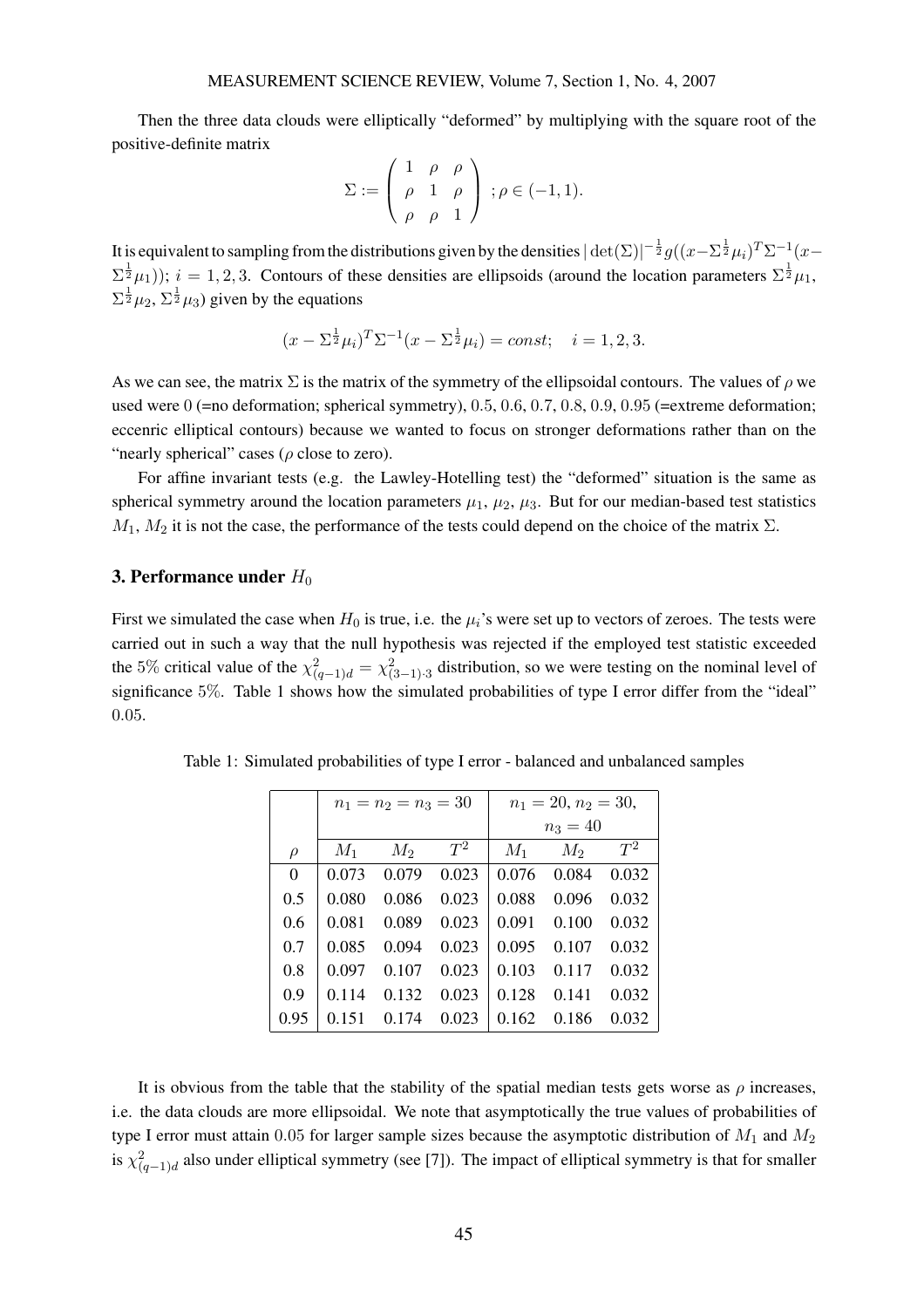sample sizes the use of  $\chi^2_{(q-1)d}$  critical values is less accurate than in case of spherical symmetry. Finally, note that the results for unbalanced samples are very similar to the balanced case: simulated probability of type I error is increasing with  $\rho$  increasing.

#### 4. Different location parameter distances

Now we present the results of simulations when  $H_0$  did not hold. We set up the location parameters to

$$
\mu_1 := \left( \begin{array}{c} 0 \\ 0.4 \\ 0 \end{array} \right), \quad \mu_2 := \left( \begin{array}{c} -0.4 \\ 0.4 \\ 0.4 \end{array} \right), \quad \mu_3 := \left( \begin{array}{c} 0.4 \\ 0 \\ 0 \end{array} \right)
$$

and then to  $1.5\mu_1$ ,  $1.5\mu_2$ ,  $1.5\mu_3$  and  $2\mu_1$ ,  $2\mu_2$ ,  $2\mu_3$ . Table 2 shows the simulated powers of the considered tests.

|          | Location parameters   |       | Location parameters |                                      |       | Location parameters |                                |       |       |
|----------|-----------------------|-------|---------------------|--------------------------------------|-------|---------------------|--------------------------------|-------|-------|
|          | $\mu_1, \mu_2, \mu_3$ |       |                     | $1.5\mu_1$ , $1.5\mu_2$ , $1.5\mu_3$ |       |                     | $2\mu_1$ , $2\mu_2$ , $2\mu_3$ |       |       |
| $\rho$   | $M_1$                 | $M_2$ | $T^2$               | $M_1$                                | $M_2$ | $T^2$               | $M_1$                          | $M_2$ | $T^2$ |
| $\Omega$ | 0.430                 | 0.449 | 0.049               | 0.769                                | 0.784 | 0.087               | 0.937                          | 0.942 | 0.146 |
| 0.5      | 0.438                 | 0.454 | 0.049               | 0.769                                | 0.782 | 0.087               | 0.944                          | 0.948 | 0.146 |
| 0.6      | 0.436                 | 0.454 | 0.049               | 0.766                                | 0.777 | 0.087               | 0.943                          | 0.947 | 0.146 |
| 0.7      | 0.433                 | 0.451 | 0.049               | 0.759                                | 0.773 | 0.087               | 0.942                          | 0.947 | 0.146 |
| 0.8      | 0.425                 | 0.446 | 0.049               | 0.744                                | 0.760 | 0.087               | 0.937                          | 0.942 | 0.146 |
| 0.9      | 0.414                 | 0.440 | 0.049               | 0.708                                | 0.727 | 0.087               | 0.911                          | 0.924 | 0.146 |
| 0.95     | 0.404                 | 0.441 | 0.049               | 0.670                                | 0.696 | 0.087               | 0.874                          | 0.888 | 0.146 |

Table 2: Power under various violations of  $H_0$ 

Similarly to the situation when  $H_0$  was true the performance of the spatial median tests gets poorer because their simulated powers are decreasing when  $\rho$  is increasing. Table 2 also shows that the decrease of simulated powers depends on "how far" from  $H_0$  we are: when the distances between location parameters are longer (cases  $1.5\mu_1$ ,  $1.5\mu_2$ ,  $1.5\mu_3$  and  $2\mu_1$ ,  $2\mu_2$ ,  $2\mu_3$ ) the decrease of powers after elliptical deformation could be sometimes more dramatical (nearly 10%) when comparing with a moderate violation of  $H_0$  (the case  $\mu_1, \mu_2, \mu_3$ ). However, from the simulation results it is not clear if the fall-off of the power increases monotonically with an increas of distances between location parameters.

In the case of location parameters  $1.5\mu_1$ ,  $1.5\mu_2$ ,  $1.5\mu_3$  we simulated also the case of unbalanced samples:  $n_1 = 20$ ,  $n_2 = 30$  and  $n_3 = 40$  (see Table 3). As in the "H<sub>0</sub>-situation" the results are similar to the balanced case (Table 2): simulated power is decreasing with  $\rho$  increasing.

#### 5. Changed orientation of location parameter vectors

Since spatial median and arithmetic mean are rotationally equivariant, the test statistics  $M_1$ ,  $M_2$  and  $T^2$ are rotationally invariant (i.e. the value of the test statistic does not change after a rotation of the data).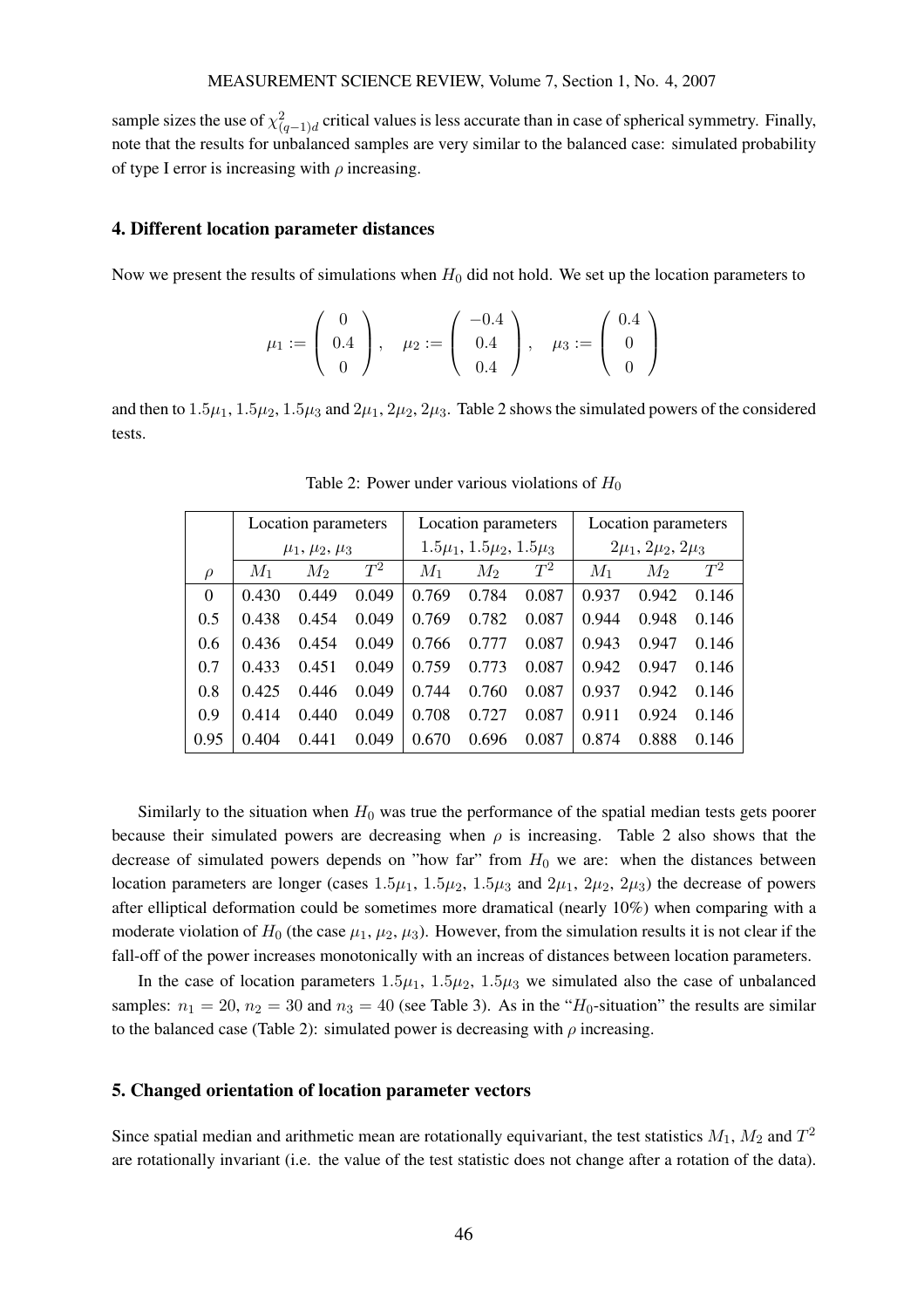| Table 3: Location parameters $1.5\mu_1$ , $1.5\mu_2$ , $1.5\mu_3$ and unlabanced sample sizes $n_1 = 20$ , $n_2 = 30$ and |  |  |  |
|---------------------------------------------------------------------------------------------------------------------------|--|--|--|
| $n_3 = 40$                                                                                                                |  |  |  |

| $\rho$   | $M_1$ | $M_2$ | $T^2$ |
|----------|-------|-------|-------|
| $\Omega$ | 0.798 | 0.811 | 0.104 |
| 0.5      | 0.807 | 0.821 | 0.104 |
| 0.6      | 0.806 | 0.819 | 0.104 |
| 0.7      | 0.801 | 0.817 | 0.104 |
| 0.8      | 0.789 | 0.803 | 0.104 |
| 0.9      | 0.754 | 0.769 | 0.104 |
| 0.95     | 0.714 | 0.738 | 0.104 |

This can be seen in the first row of Table 4: first we generated data points around the location parameters

$$
\mu_1 := \left( \begin{array}{c} 0.4 \\ -0.4 \\ 0 \end{array} \right), \quad \mu_2 := \left( \begin{array}{c} -0.4 \\ 0.4 \\ 0 \end{array} \right), \quad \mu_3 := \left( \begin{array}{c} 0.4 \\ 0 \\ 0 \end{array} \right)
$$

and then we rotated the data 90 degrees around the *z*-axis in  $\mathbb{R}^3$  and obtained the same simulation results. Note that rotation of the data corresponds (i.e. the distribution of the test statistics is the same) to sampling around rotated location parameters

$$
\mu_1' := \left( \begin{array}{c} 0.4 \\ 0.4 \\ 0 \end{array} \right), \quad \mu_2' := \left( \begin{array}{c} -0.4 \\ -0.4 \\ 0 \end{array} \right), \quad \mu_3' := \left( \begin{array}{c} 0 \\ 0.4 \\ 0 \end{array} \right)
$$

because the distributions of the samples are spherically symmetric and the test statistics are rotationally invariant.

|          |       | Location parameters   |       | Location parameters      |       |       |  |
|----------|-------|-----------------------|-------|--------------------------|-------|-------|--|
|          |       | $\mu_1, \mu_2, \mu_3$ |       | $\mu'_1, \mu'_2, \mu'_3$ |       |       |  |
| $\rho$   | $M_1$ | $M_2$                 | $T^2$ | $M_1$                    | $M_2$ | $T^2$ |  |
| $\Omega$ | 0.558 | 0.574                 | 0.062 | 0.558                    | 0.574 | 0.062 |  |
| 0.5      | 0.553 | 0.570                 | 0.062 | 0.536                    | 0.558 | 0.062 |  |
| 0.6      | 0.547 | 0.567                 | 0.062 | 0.531                    | 0.555 | 0.062 |  |
| 0.7      | 0.539 | 0.558                 | 0.062 | 0.522                    | 0.550 | 0.062 |  |
| 0.8      | 0.525 | 0.547                 | 0.062 | 0.516                    | 0.552 | 0.062 |  |
| 0.9      | 0.502 | 0.528                 | 0.062 | 0.527                    | 0.564 | 0.062 |  |
| 0.95     | 0.487 | 0.520                 | 0.062 | 0.564                    | 0.603 | 0.062 |  |

Table 4: Powers of the tests for "deformed" and "rotated & deformed" data

If we now elliptically deform the original data (samples around  $\mu_1$ ,  $\mu_2$ ,  $\mu_3$ ) by the matrix  $\Sigma^{\frac{1}{2}}$  and do the same with the rotated data (samples around  $\mu'_1$ ,  $\mu'_2$ ,  $\mu'_3$ ) we again obtain the same powers for the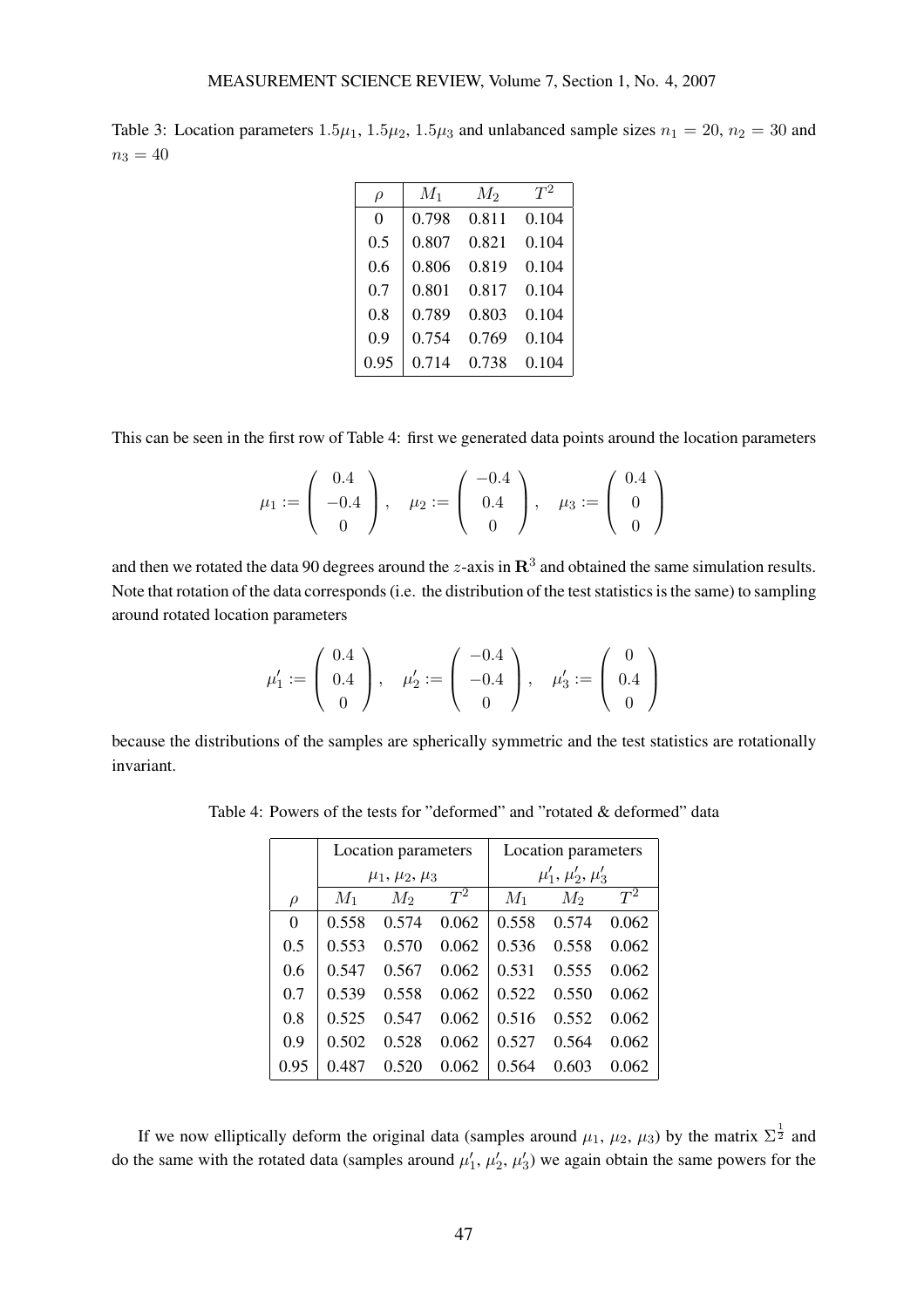Lawley-Hotelling test but not for the median tests based on  $M_1$  and  $M_2$  (compare the corresponding columns in Table 4).

Now we try to explain the different behaviour of the tests for "deformed" and "rotated & deformed" data. Note that spherical symmetry of the distributions of the samples and rotational invariance of our test statistics ensure that the powers of all three tests depend on the location parameters  $\mu_1$ ,  $\mu_2$ ,  $\mu_3$  only through the mutual distances between them and not on the spatial orientation of the vectors  $\mu_1$ ,  $\mu_2$ ,  $\mu_3$ . But when we deform the data by the matrix  $\Sigma^{\frac{1}{2}}$  the distances between the location parameters  $\mu_1$ ,  $\mu_2$ ,  $\mu_3$  will change and this change depends on the spatial orientation of  $\mu_1$ ,  $\mu_2$ ,  $\mu_3$  with respect to the elliptical contours given by the matrix  $\Sigma$ . For the affine invariant Lawley-Hotelling  $T^2$  it does not cause problems because the Lawley-Hotelling test can be seen as retransformation of the data to the spherically symmetric case with original location parameters  $\mu_1$ ,  $\mu_2$ ,  $\mu_3$  and then computing of the test statistic  $T^2$ . Hence we obtained the same power. But  $M_1$  and  $M_2$  are not able to "return back" to the undeformed data so they have to deal with a completely new situation: changed distances between the new location parameters and elliptical distribution of the samples.

Looking at Table 4 one can notice that for location parameters  $\mu_1, \mu_2, \mu_3$  there is an decrease of powers of the median tests when  $\rho$  is increasing (similar behaviour as in Table 2) but for the rotated location parameters  $\mu'_1$ ,  $\mu'_2$ ,  $\mu'_3$  there is an increase of powers for  $\rho$  close to 1! The reason is that whereas before the deformation of the data there was no difference (in the distances between the location parameters) between the original (location parameters  $\mu_1$ ,  $\mu_2$ ,  $\mu_3$ ) and rotated situation (location parameters  $\mu'_1$ ,  $\mu'_2$ ,  $\mu'_{3}$ ):

$$
\|\mu_1 - \mu_2\| = \|\mu'_1 - \mu'_2\| = 1.13,
$$
  

$$
\|\mu_2 - \mu_3\| = \|\mu'_2 - \mu'_3\| = 0.89,
$$
  

$$
\|\mu_2 - \mu_3\| = \|\mu'_2 - \mu'_3\| = 0.4,
$$

after the elliptical deformation (we take  $\rho = 0.95$  as an example) the distances got shorter for the "deformed" data:

$$
\|\Sigma^{\frac{1}{2}}\mu_1 - \Sigma^{\frac{1}{2}}\mu_2\| = 0.25,
$$
  

$$
\|\Sigma^{\frac{1}{2}}\mu_2 - \Sigma^{\frac{1}{2}}\mu_3\| = 0.44,
$$
  

$$
\|\Sigma^{\frac{1}{2}}\mu_2 - \Sigma^{\frac{1}{2}}\mu_3\| = 0.4,
$$

and longer for the "rotated & deformed" data:

$$
\|\Sigma^{\frac{1}{2}}\mu'_1 - \Sigma^{\frac{1}{2}}\mu'_2\| = 1.58,
$$
  

$$
\|\Sigma^{\frac{1}{2}}\mu'_2 - \Sigma^{\frac{1}{2}}\mu'_3\| = 1.19,
$$
  

$$
\|\Sigma^{\frac{1}{2}}\mu'_2 - \Sigma^{\frac{1}{2}}\mu'_3\| = 0.4.
$$

Hence it should be easier for the median tests to reveal the violation of  $H_0$  in case of the "rotated & deformed" data but the situation is also influenced by the fact that the distributions in the samples are no more spherically but elliptically symmetric. So one can see that an elliptical deformation of the data does not necessary imply a decrease of the powers of the test. It depends on the spatial orientation of the location parameter vectors with respect to the elliptical contours given by the matrix  $Σ$ .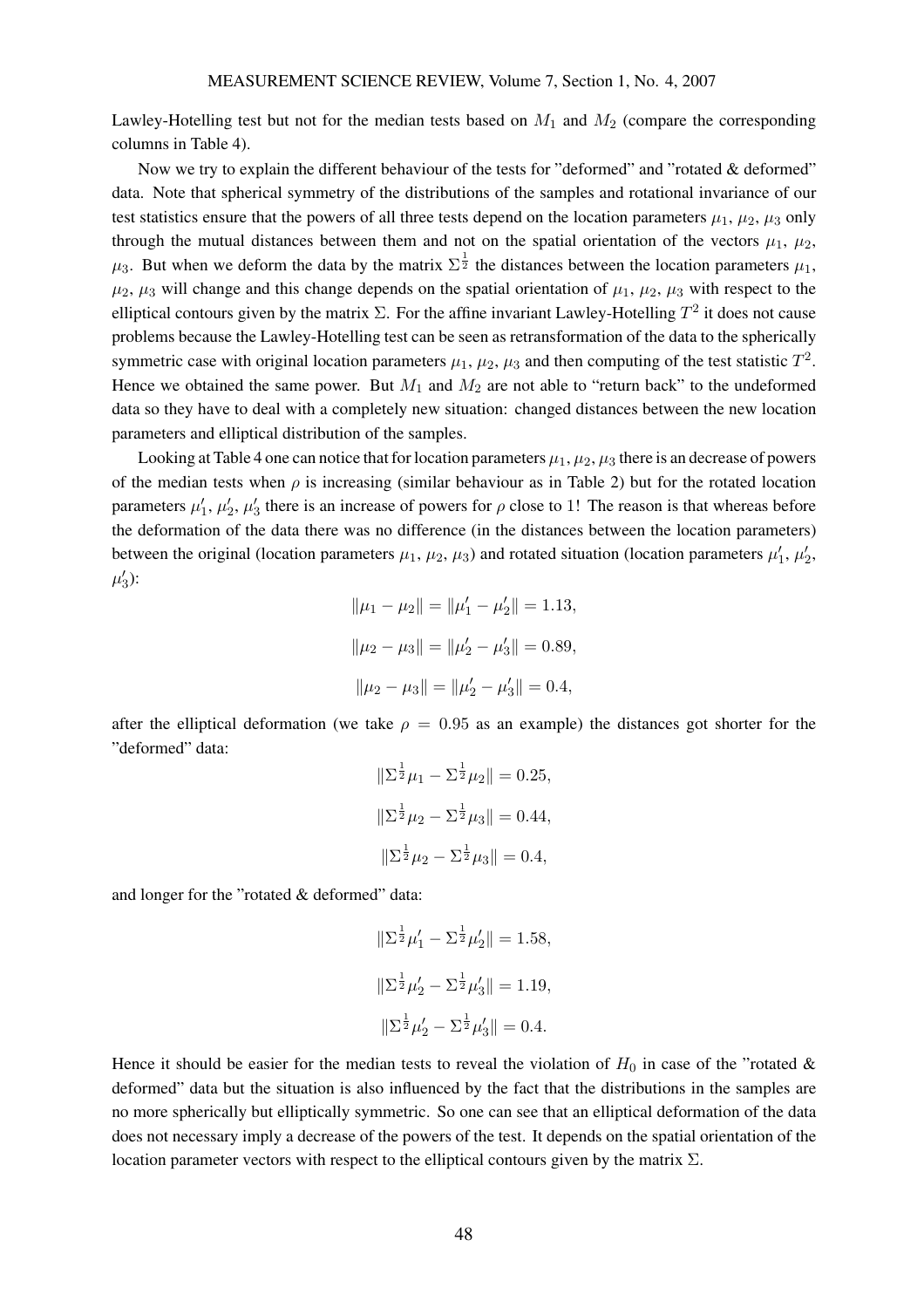## 6. Conclusions

The results of the simulation study show that the elliptical symmetry does not affect the performance of the spatial median tests  $M_1$  and  $M_2$  that much as the performance of some non-affine invariant test studied by simulations in [1] and [5]. And  $M_1$  and  $M_2$  were still better than the affine invariant Lawley-Hotelling test in case of the heavy-tailed multivariate Cauchy distributon. Moreover, it turned out that the performance of  $M_1$  and  $M_2$  under elliptical symmetry strongly depends on the orientation of the true location parameter vectors and in some situations the elliptical deformation of the data could even improve the powers of  $M_1$  and  $M_2$ !

A "negative" result for the spatial median tests is that the elliptical deformation increases their finite sample probabilities of type I error. This phenomenon was not observed in case of non-affine invariant tests studied in [1] and [5]. Further we found out that the impact of elliptical deformation is stronger when violation of  $H_0$  is more serious (observed also in [1] and [5]).

Despite of some promising properties of the spatial median test statistics  $M_1$  and  $M_2$  it is still a challenging problem for us to adjust them so that they become affine invariant.

### Acknowledgements

The author is very grateful to his supervisor František Rublík for several helpful suggestions and stimulating discussions which have improved the quality of this paper. The author also would like to express his appreciation to two anonymous referees for their careful reading and suggested improvements. The work has been supported by the VEGA grant No. 1/3016/06 of the Science Grant Agency of the Slovak Republic.

#### References

- [1] Um, Y. & Randles, R. H. (1998). *Nonparametric tests for the multivariate multi-sample location problem.* Statistica Sinica, 8, 801-812.
- [2] Brown, B. M. (1983). Statistical use of the spatial median. *Journal of the Royal Statistical Society Series B*, 49, 25-30.
- [3] Chakraborty, B., Chaudhuri, P. (1996). On a transformation and re-transformation technique for constructing affine equivariant multivariate median.*Proceedings of American Mathematical Society*, 124, 2539-2547.
- [4] Hettmansperger, T. P., Möttönen, J., Oja H. (1998). Affine invariant multivariate rank tests for several samples. *Statistica Sinica* 8, 785-800.
- [5] Chakraborty, B., Chaudhuri, P., Oja, H. (1998). Operating transformation retransformation on spatial median and angle test. *Statistica Sinica* 8, 767-784.
- [6] Chaudhuri, P. (1992). *Multivariate location estimation using extension of R-estimates through U-statistics type approach.* Annals of Statistics, 20, 897-916.
- [7] Somorčík, J. (2006). *Tests Using Spatial Median*. Austrian Journal of Statistics, 35, 331-338.